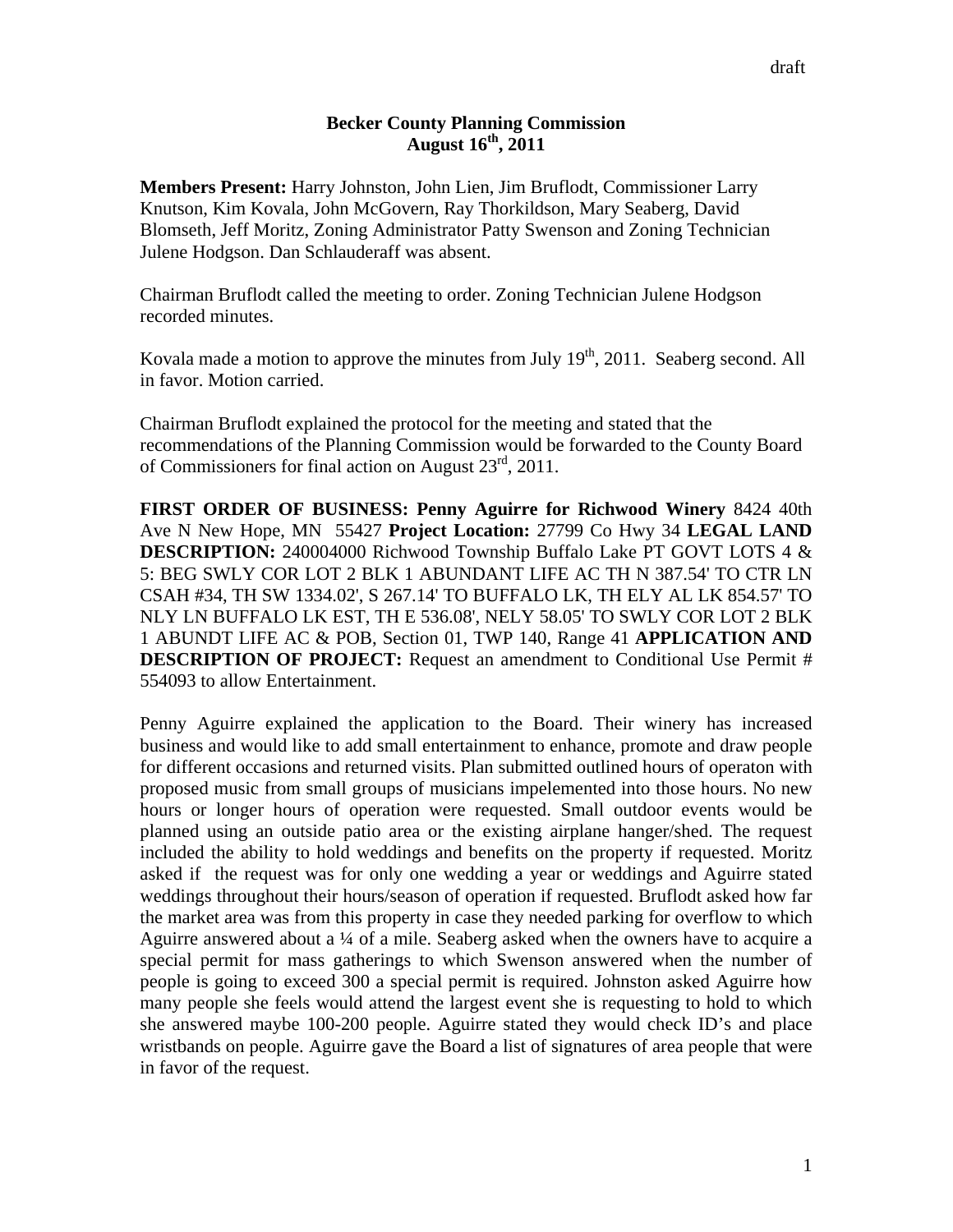Robin Turnwall spoke against the application. Main concerns were regarding noise, traffic, road congestion and residential property in the immediate area. Seaberg asked if Turnwall had any complaints or has heard of any complaints against the winery since it has been open to which he answered no. Sandy Nelson spoke against the application. He also stated this was rural residential parcels and felt noise would be a concern. He noted when the winery was first allowed, it was allowed with no entertainment. Nelson stated permit should not be issued if it was not restricted to specific detail of what can occur on the property. Nelson stated he would not be against the indoor use they were requesting but was against an outdoor festival atmosphere. Denise Oaks spoke against the application. She noted that the plan was vague and her fear was if they have several weddings along with four or five events, this could potentially mean there would be noise every weekend. Jim Kaiser spoke in favor of the application. Kaiser noted there is an existing church down the road from the winery that has weddings and no one has complained of any noise. He noted there were no cabins immediately by the winery and if the Board wishes, to grant the request with restrictions. Kaiser wanted the Board to take into consideration the economics of the request. There were written letters of opposition and concern from Deidre Kolotkin and Thaddeus & Veronika Wilson. Main concerns were traffic safety, noise and residential properties. There was written correspondence in favor of the application from Joan and Kevin Kopperud. Their hope is that this will help benefit the area/businesses and help the winery establish itself as a competitive winery. They noted the winery is not directly on the water nor in close proximity to neighbors. At this time, testimony was closed and further discussion was held.

Lein asked to reconfirm the hours and days of operation requested to which Aguirre read from the plan submitted. Seaberg noted again that they were not asking for any new hours or late hours of operation. Johnstons biggest concern was how large the events could potentially become. Bruflodt noted they would be required to obtain a special mass gathering permit if they request to exceed 300 people. Brufodt stated he could see using the existing structures to have small entertainment/bands inside, but the outdoor request was kind of open-ended. Bruflodt asked the Board to entertain if this plan was previously submitted as a part of the original Conditional Use Permit- would it have been allowed. Thorkildson stated he had no problem with the request but wondered if the Board could place a maximum number of events/benefits/weddings that could be held within a year and number of people that could attend. Knutson noted that it would be hard to enforce the number of people for each given event but it was a good suggestion. Seaberg noted if the plan was not followed, the Conditional Use Permit granted on the property would be jeopardized. Lien also had concern regarding size of events, but stated most wineries are low keyed with mild entertainment.

## **Motion: Lien made a motion to approve the request to amend the Conditional Use Permit # 554093 as submitted. McGovern second. All in favor. Motion carried.**

**SECOND ORDER OF BUSINESS: Eric & Holly Anderson** for Great River Energy 2621 Sungate Dr S Fargo, ND 58103 **Project Location:** Corner of Co Hwy 26 and Co Hwy 37 **LEGAL LAND DESCRIPTION:** 280010000 Shell Lake Township 2-140-38 S1/2 NW1/4; GOVT LOTS 3 & 4 EX 3.56 AC, Section 02, TWP 140, Range 38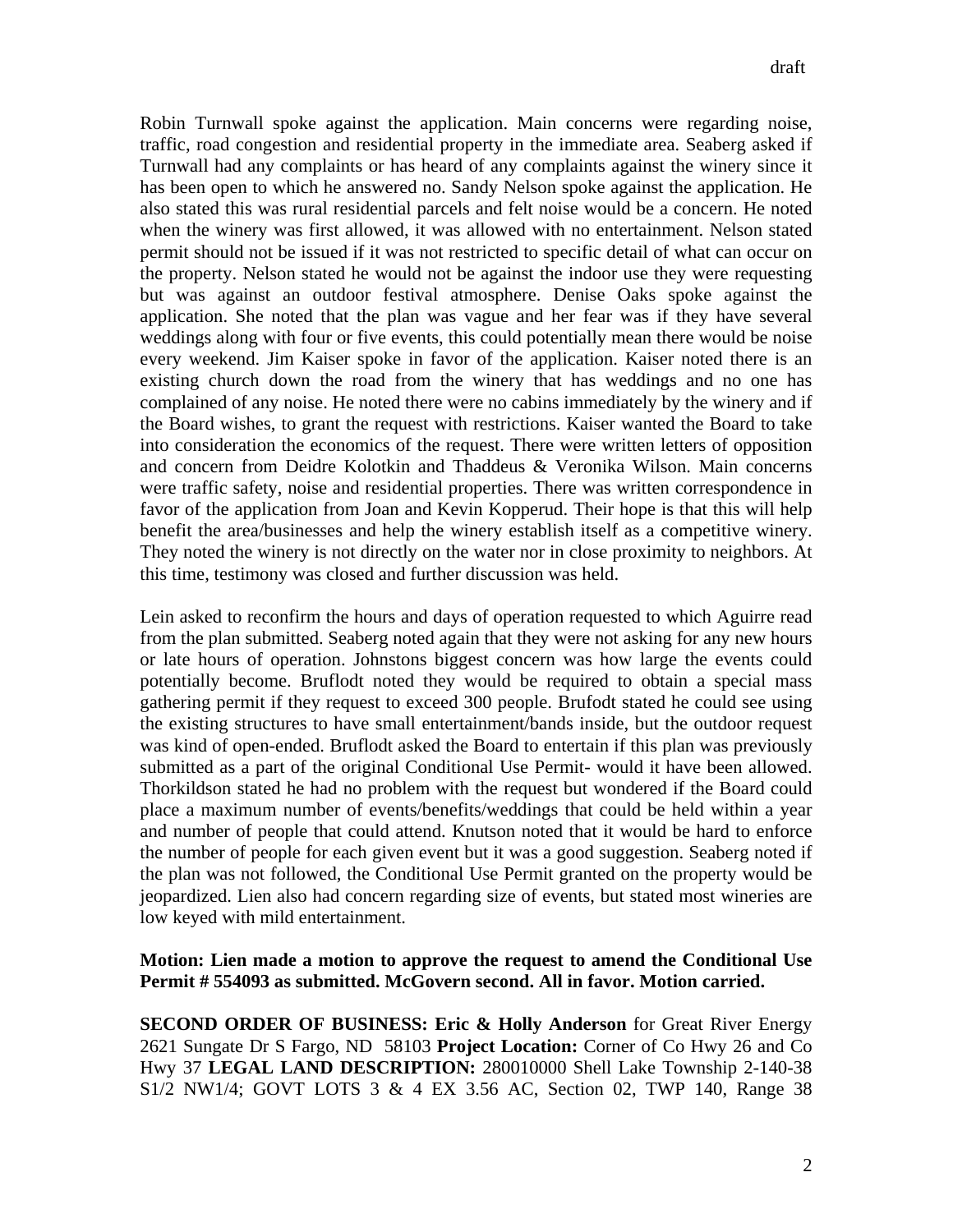**APPLICATION AND DESCRIPTION OF PROJECT:** Request a Conditional Use Permit to construct an electrical transmission tower in a(n) Agricultural Zone.

Peter Schaub, on behalf of Great River Energy and property owners Eric & Holly Anderson, explained the application to the Board. The tower requested would be used to monitor electricity and assist in managing loads. Itasca Mantrap is trying to purchase property for a large substation. Then that tower would be used for energy management as well to monitor flow. Schaub explained it is essential to allow the tower next to the substation for best management. He noted there is a secondary location (Verizon tower) located 3 mls away from this one. That tower was looked at, but this one was a more suitable one for signal reception. Schaub presented paperwork for the file regarding the Environmental Review conducted for this location. He concluded with stating the size of the compound proposed, fenced area with small un-manned shelter, lighting required, tower height not to exceed 300 ft and there is no water or sewer is proposed.

No one spoke in favor of the application. No one spoke against the application. There was no written correspondence either for or against the application. At this time, testimony was closed and further discussion was held.

Lien stated the request meets the requirements for distance from other towers (2 mls) and no one is affected by the request.

**Motion: Lien made a motion to approve a Conditional Use permit to construct an electrical transmission tower as submitted due to the request meets the criteria of the Ordinance. Blomseth second. All in favor. Motion carried.** 

**THIRD ORDER OF BUSINESS: Dennis & Peggy Olson** 13486 Rossman Erickson Rd Lake Park, MN 56554 **Project Location:** 13486 Rossman Erickson Rd **LEGAL LAND DESCRIPTION:** 060061000 Cormorant Township GOVT LOTS 7 & 8 LESS PLAT EMERALD BAY & LESS .09 AC IN GOVT LOT 7 & LESS 1.84 AC FOR TRACTS E & F AKA 010 & 012 & LESS 2.38 AC GOVT LOT 8 & LESS 6.84 AC TRACTS A-D IN GOVT LOT 8 AKA 002-005; 1/2 VAC RD N OF PLAT LOTS 1-3 & 26' OF LOT 4, Section 04, TWP 138, Range 43 **APPLICATION AND DESCRIPTION OF PROJECT:** Request the approval of a certificate of survey for 1 lot (Tract G) consisting of 40,771 sq. ft. and a change of zone from agricultural to residential for Tract G.

Scott Walz from Meadowland, on behalf of property owners Dennis and Peggy Olson, explained the application to the Board. Olson's have created similar tracks for sale across the road from lake property owners. The request meets the requirement for a residential non-riparian lot therefore asking the request for a zone change to residential. Johnston asked if the request for zone change was due to the small size of the tract proposed to which Walz answered yes.

No one spoke in favor of the application. No one spoke against the application. There was written correspondence from the Cormorant Township Board stating they had no objections to the request. There was no written correspondence against the application.